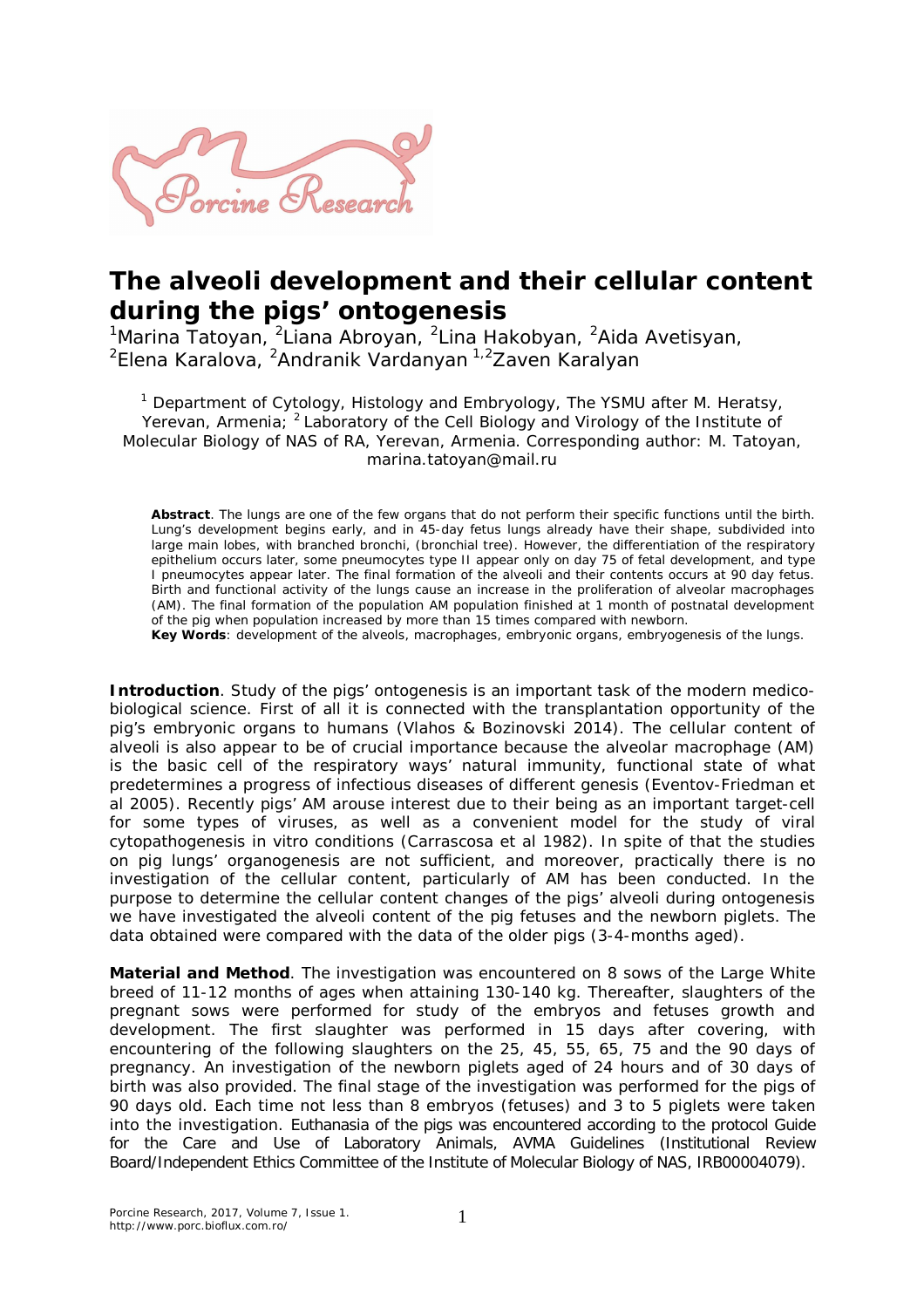When studying the obtained material different methods of anatomical and histological analysis were applied. In the capacity of fixing substances for the investigated samples of embryos' histological investigations the following liquids of Zenker, Phlemming and Buen were used. The samples were embedded in paraffin with the following preparation of the serial histological slides of 5-8 microns of width. The preparations were treated with hematoxylin according to Weigert (Suvarna 2012) and to Karachi (Suvarna 2012) followed by additional staining by eosin, by azan according to Heidenhain and by azan according to Mallory's trichrome (Gray 1954) as well. The main methodic of staining for the morphological and cyto-morphometric measurements provision was comparably scarcely used staining by azan according to Heidenhain. The latter is a modification of the Mallory method (Gray 1954), which enables getting the more precise staining of the connective tissue as compare with the main method. In all the studies performed with the help of the method of staining by azan according to Heidenhain the fixation as per Zenker was applied. For the process of bronchoalveolar lavage (BAL) getting the healthy pigs aged three months old and weighting 25-30 kg was used for the experiment. BAL was performed in a routine way, and for the cells analysis the staining method according to Giemsa was applied. A total counting and analysis of the bronchoalveolar lavage of the cells' population was performed using smears obtained after the lavage process. Counting of the alveolar macrophages was carried out on the slides of the lungs' preparations of embryos and of the newborn piglets. Each time not less than 5 slides of the lungs preparations, and in each slide not less than 30 lines of sight at the small magnification (0.4 mm<sup>2</sup>) were scrutinized. The lines of sight were chosen randomly, excepting the capsule of organ. Beyond the BAL, the biopsy material was obtained from the pigs in order to study the bioptate's printings; for the cells analysis the staining method according to Giemsa was applied. Aiming with provision of the cytospectrometric studies the preparations fixed on the glass slide plate simultaneously were stained by the Schiff reactive according to Feulgen (Lillie 1965; Gaub et al 1975). The DNA hydrolysis was performed in the 5 N HCl solution during 1 hour at the temperature  $t = 22^{\circ}$ C. The quantitative determination of the DNA-Fuxin complex, as well as the surface area of nuclei and nucleoli was performed on the cytospectrometer SPM 05 of the manufacturer's mark (OPTON, Germany) at the wavelength equal to 575 nm together with the depicting visualization (the microscope magnification was 100 x 1.30). Each time the measurements were carried out in 100 nuclei. An average content of DNA in the nucleus and in nucleoli (expressed in the conventionally comparable units) was calculated, and the surface areas of the nuclei and nucleoli were detected and the mean number of nucleoli per nucleus was calculated as well. On the base of obtained material upon the DNA content in nuclei the histograms of their distribution according to the ploidy classes were constructed. For the latter construction the standard diploid amount of DNA in the lymphocytes' nuclei of the healthy pigs' peripheral blood was determined, which appeared to be completely in correspondence with the DNA content in the diploid population at the phases  $G_0/G_1$  of cell cycle. For the cyto-morphometric analysis of sizes of the nuclei, nucleoli, cytoplasm and also of the cells the "ImageJ" standard program of open access was applied, which enables investigating the square area of the cytoplasm, nucleus and, totally, of the nucleoli. For the total protein amount calculation the previously prepared preparations were stained by naphthol yellow. The technique of staining was provided in a routine manner (Gaub et al 1975). Measurement of the optical density of cell protein was performed at the wavelength equal to 434 nm on the cytospectrometer SPM 05 Opton. For the cytospectrometric analysis of the cells the program ImageG was applied. All sizes of the cells were given in mkm<sup>2</sup>. All the obtained experimental data were treated by the methods of variation statistics by means of using the package of applied programs "Excel" for the statistical treatment with the help of the program's chapter "Analysis of data" and subchapter "Descriptive Statistics". In each group for all features the mean arithmetical, the standard deviation and the standard error of the mean arithmetical was calculated. The veracity of differences between the mean values was determined with the help of the t-Student statistical criterion. In non-parametric distribution of the features the u-criterion of Wilconson-Manna-Witney was used with the help of SPSS17.0 program (SPSS, INC., Chicago, IL).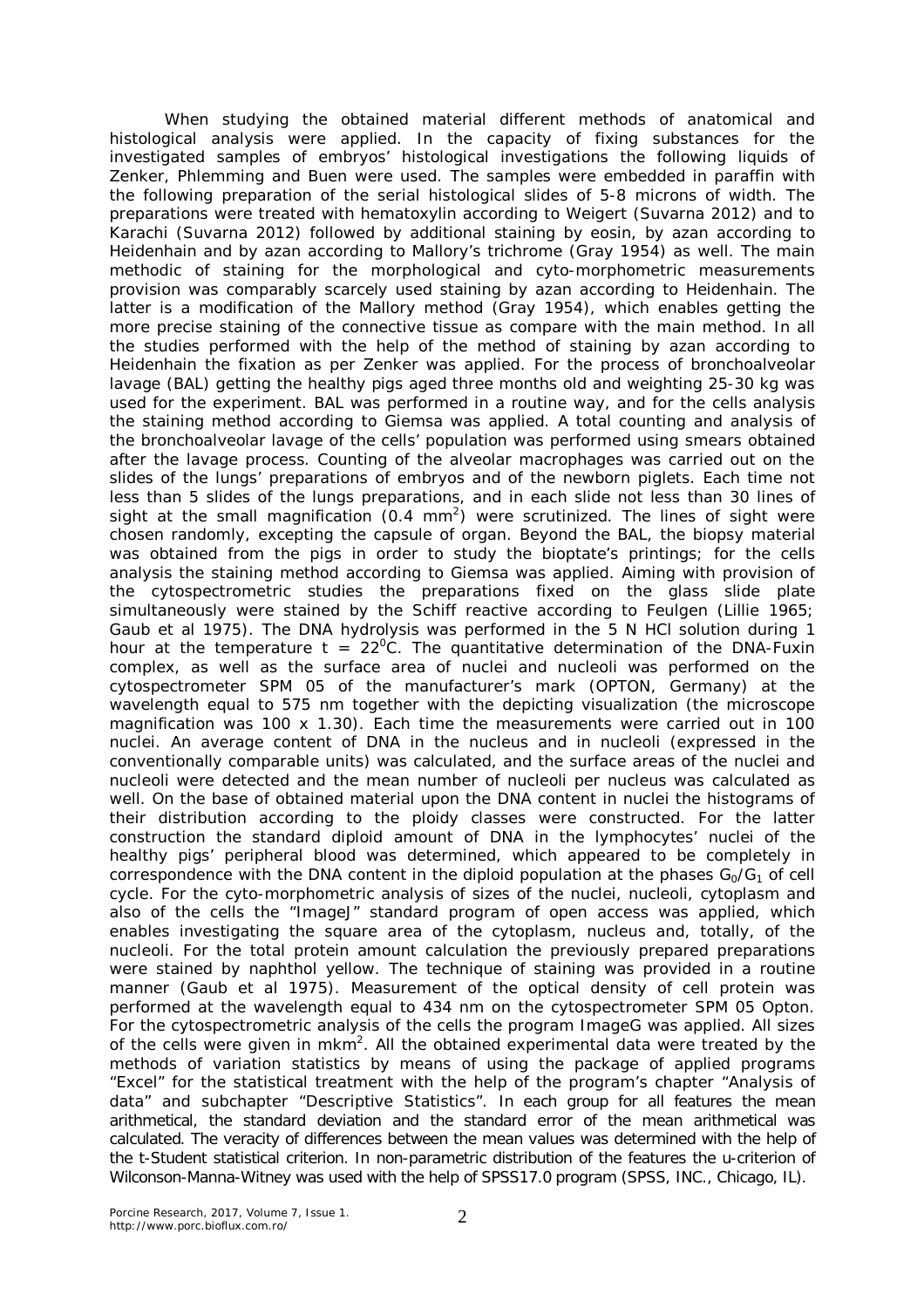**Results**. The lungs of a 45-days fetus already have the characteristic outlines and are divided into two big lobes, to which the major bronchi ramification corresponds.

At the earlier stage of embryogenesis (the 45-days embryo) in pigs the alveoli anlagen are of a round or vesicular form, and the epithelial cells are of rectangular form (Figure 1A, B, Figure 2A). Thereafter, starting from the 55 days of the development the respiratory bronchioles and the alveolar ways are being formed. However, the respiratory epithelium differentiation is taking place later on. The main part of alveoli is becoming more flatten (Figure 2B).



Figure 1. Lungs of the pig embryo and fetus. A – the 45-days pig embryo; the cells of cuboidal epithelium are apparent. Staining used – is by azan according to Haidenhain; B – the 45-days pig embryo. Staining used – is by hematoxilin-eosin. C, D– the newborn pig. Staining used – is by azan according to Heidenhain. Scale – 20 µm.

Separate pneumocytes of the II-nd type are coming to be appeared just by the 75-th day of the fetus development and are characterized by the flattened cytoplasm presence. Pneumocytes of the I-st type are distinct by flatten and prolonged cytoplasm and are coming to be appeared by the 90 days of the fetus development. The final view for the Ist type pneumocytes is coming to being just by the moment of birth (Figure 2 C, D). A significant peculiarity of the 90-days old pig fetus lung is an appearance of the first alveolar ways and alveoli, although they are not in a large quantity yet. The alveoli walls are formed by the flattened epithelium and are surrounded by the connective tissue stroma. The alveoli and alveolar ways are braided by a dens network of capillaries.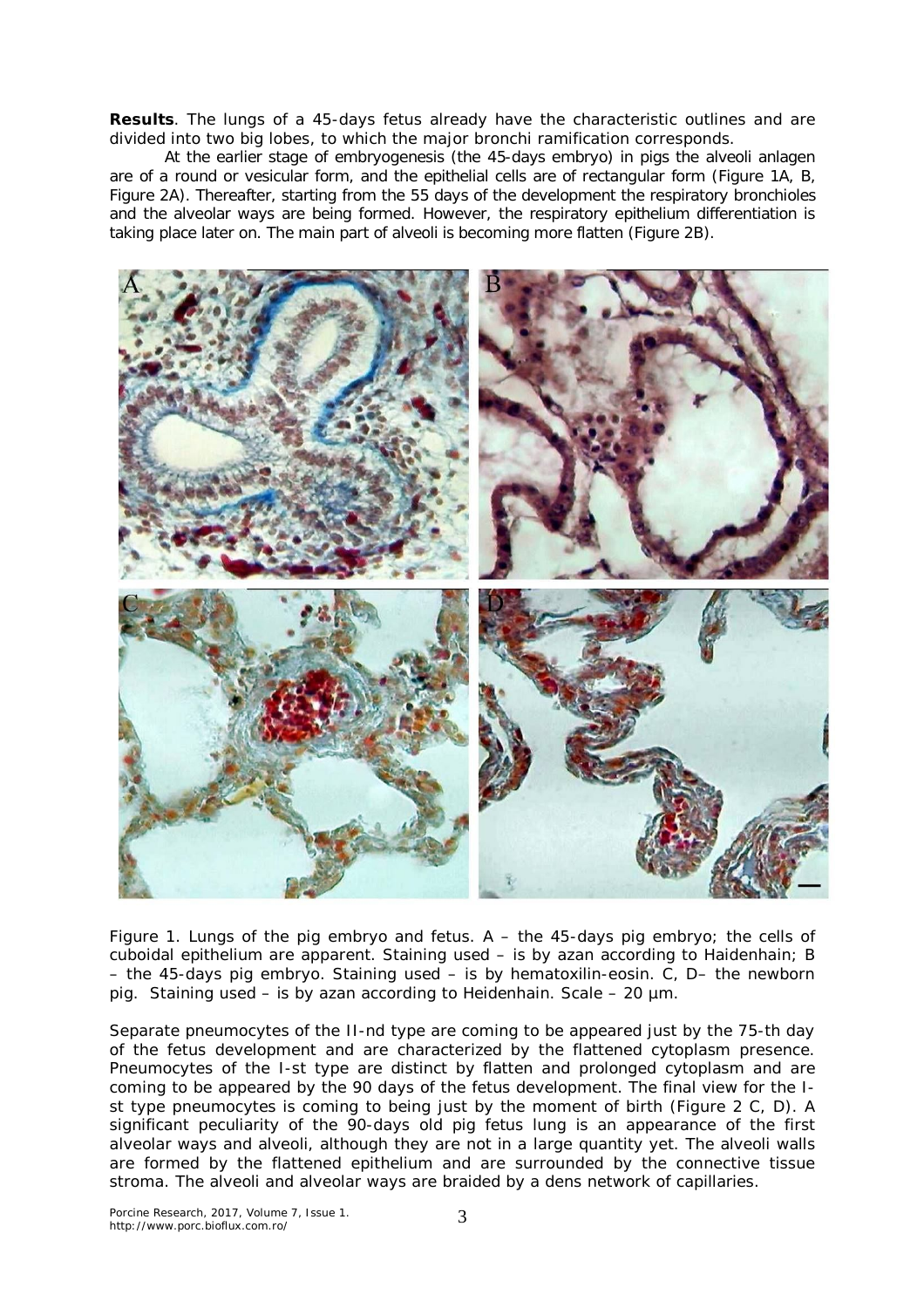The interalveolar connective tissue, anyway, occupies a big area as yet. In the newborn piglet the alveoli are becoming the basic morphological units of lung and occupy an overwhelming part of the lungs' volume (Figure 1 C, D, and Figure 2C, D).



Figure 2. Morphological changes of the epithelial cells of alveoli in the lungs in the pig's embryogenesis. A - the 45-days pig embryo, the cells of cuboidal epithelium are apparent; B– the 75-days pig embryo, the epithelial cells flattening is apparent, but a differentiation into pneumocytes is not observed. C, D– the newborn pig's alveoli. Pneumocytes, practically identical to the corresponding cells of an adult animal are observed. The II-nd type pneumocytes are mentioned by a white arrow, the I-st type pneumocyte is mentioned by a dark arrow. Staining used – is by azan according to Haidenhain. Ocular – 12.5, objective – 25, the scale used – 20  $\mu$ m.

Appearance of the AM in significant amounts falls on the 65-days period of the fetus development, and the final formation of AM population is observed in the 90-days old fetuses. Under the final formation we assume availability of AM in each part of the lungs' alveoli. Completing of the AM functional morphology conditioning occurs in the beginning period of lungs' pulmonary function provision in the newborn piglets. A role of the alveolar macrophages consists in the phagocytic function accomplishment and also in removal of the dust particles and other substances, which could ingress into the alveoli lumen (Figure 3A, B).

The interstitial macrophages (Figure 4C) in norm are associated with the mucous membrane of airways. During the staining process it becomes obvious, that the largescale phagosomal vacuoles and phagolysosomes in the interstitial macrophages are not available and the cytoplasm is often somewhat basophilic.

Cells of the ciliar epithelium (Figure 4D) usually have a prolonged cylindrical form with a plenty of cilia; the latter is lining up the respiratory ways, where they provide a transportation of different substances.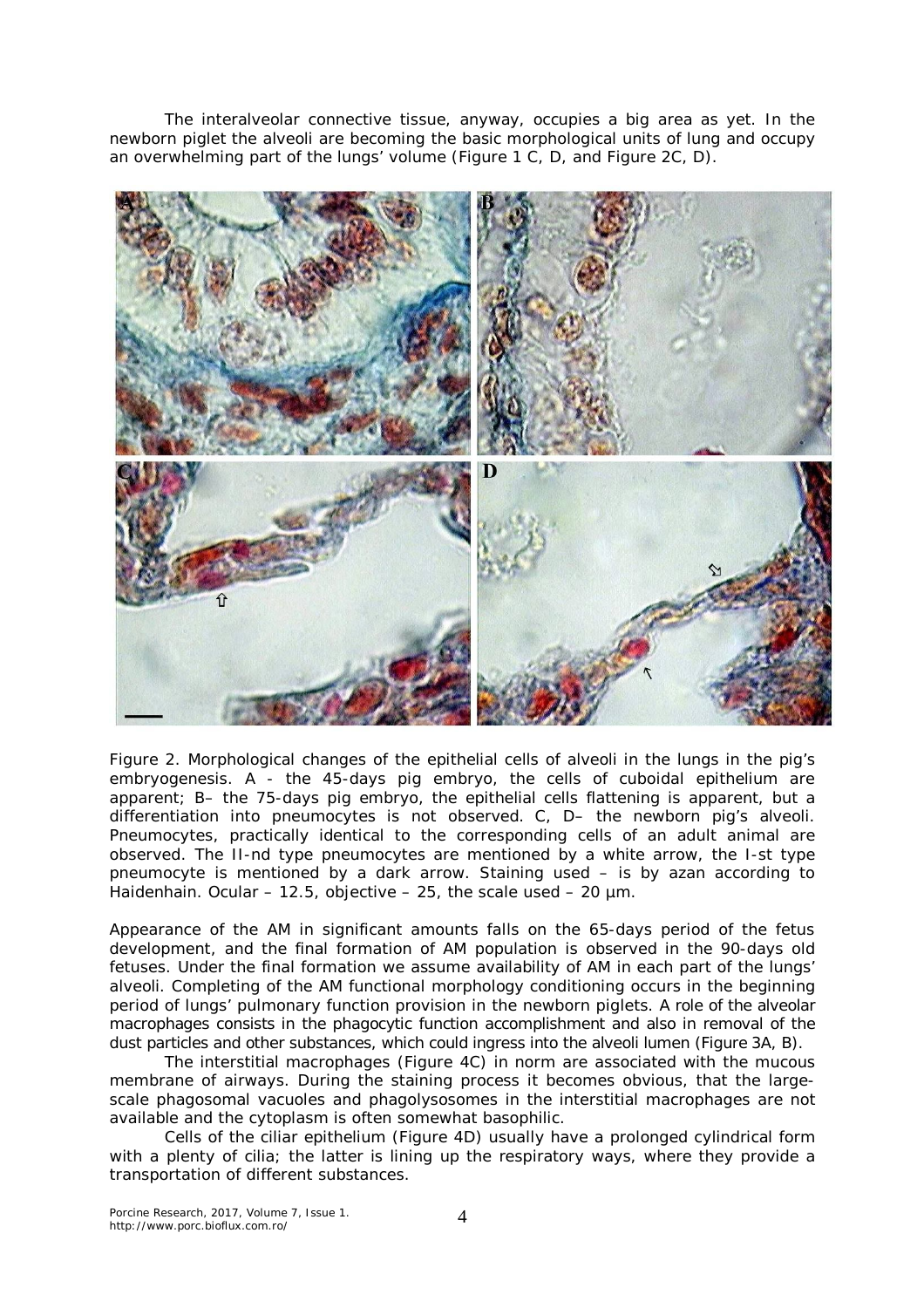

Figure 3. The alveolar macrophages in the newborn pig. A, B– the alveolar macrophages appeared in the alveolar lumen. Staining used – is by azan according to Heidenhain. Scale –  $10 \mu m$ .



Figure 4. BAL cells (A, B, D) and the bioptate printing (C) of the healthy pig lung (3 months old); A, B - The alveolar macrophages with numerous vacuoles and the particles underwent phagocytosis; C - interstitial macrophage (is mentioned by a white arrow), two lymphocytes (are mentioned by a dark arrows); D – cells of the ciliar epithelium. Staining used – according to Giemsa. Scale –  $5 \mu m$ .

Porcine Research, 2017, Volume 7, Issue 1. http://www.porc.bioflux.com.ro/ 5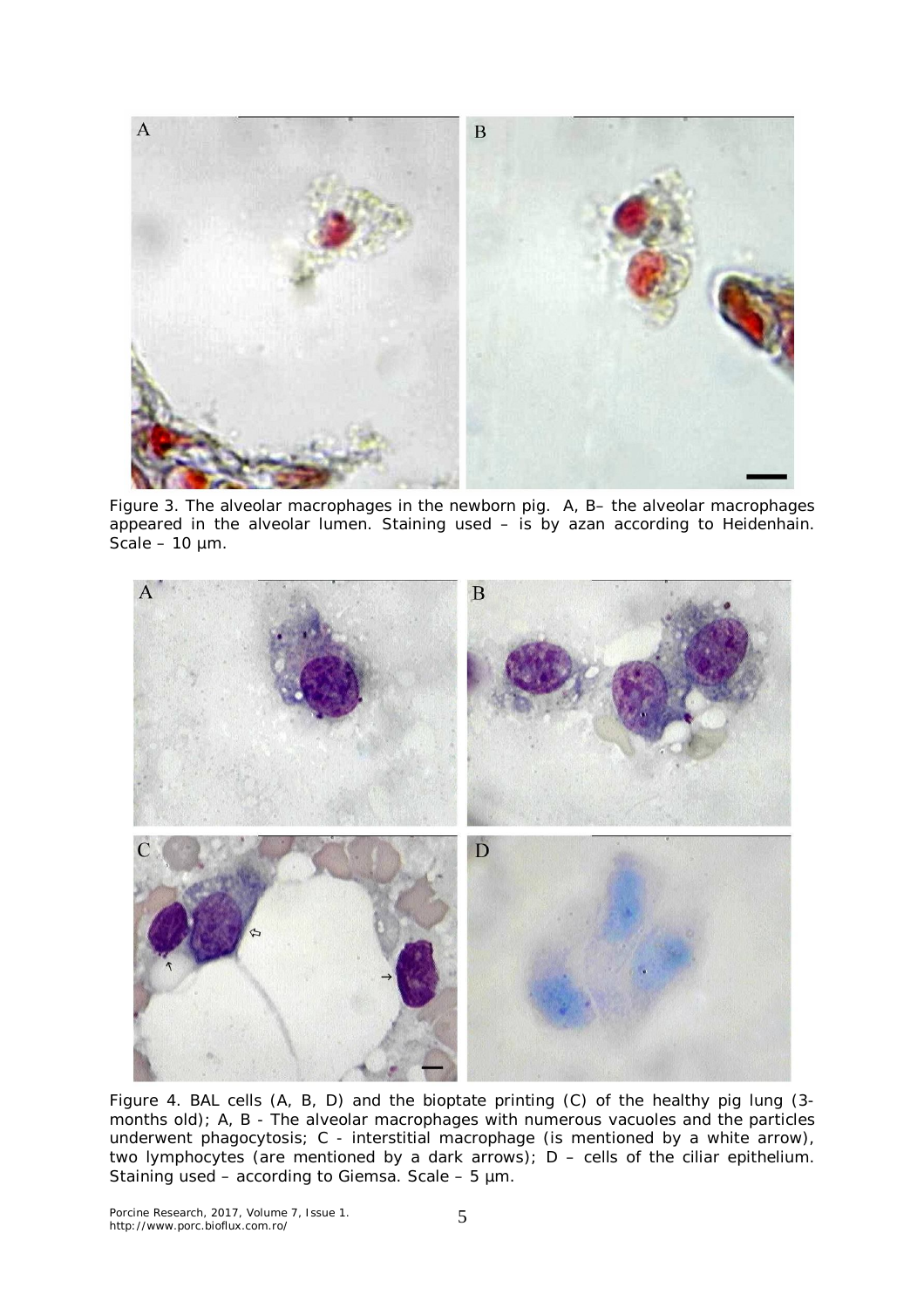As it is obvious from the Table 1 the predominating element in the bioptate population of the healthy pigs' lungs were AM, making up 75% from the total cells number.

Table 1

| Cells                     | Quantity per unit area<br>$0.01$ mm <sup>2</sup> | %              |
|---------------------------|--------------------------------------------------|----------------|
| Alveolar macrophages      | $2 - 3$                                          | $75 + 7.9$     |
| Interstitial macrophages  | $-0.1$                                           | $3.5 \pm 0.8$  |
| Lymphocytes               | $-0.5$                                           | $10.7 \pm 0.9$ |
| Neutrophils               | < 0.1                                            | $5.3 \pm 0.3$  |
| Eosinophils               | $-0.1$                                           | $3.5 \pm 0.8$  |
| Ciliated epithelial cells | < 0.05                                           | $1.5 \pm 0.1$  |
| Other cells               | < 0.01                                           | $0.5 \pm 0.1$  |
|                           |                                                  |                |

The population analysis of the biopyate cells of healthy pigs lungs (without the erythrocytes consideration) (absolute values and the percentage)

Table 2 contains data on the change in the number of macrophages in the lung biopsy in porcine ontogeny. Obtained data shows that the birth and functioning of the lungs brings to more than tenfold increase of the AM-s number. The AM population organization accomplishment is taking place by the 1-month old period of a piglet, when the population is accelerated more than 15 times comparably with the newborn pig period. At the same time, along with the macrophages maturation process their square area is also increased, what additionally testifies about their maturation.

Table 2

Square area ( $mkm^2$ ) and the alveolar macrophages number counted onto the square unit (a slide with a square area of  $3 \text{ mm}^2$ )

| Terms           | Quality of alveolar macrophages<br>In sight $(3 \text{ mm}^2)$                                                                                                                                                                 | Area of alveolar<br>macrophages $(\mu m^2)$ |
|-----------------|--------------------------------------------------------------------------------------------------------------------------------------------------------------------------------------------------------------------------------|---------------------------------------------|
| 45-day embryo   |                                                                                                                                                                                                                                |                                             |
| 55-day embryo   | $0.005 \pm 0.001*$                                                                                                                                                                                                             | $216.5 \pm 11.3$                            |
| 65-day embryo   | $0.01 \pm 0.01$                                                                                                                                                                                                                | $242.4 \pm 14.7$                            |
| 90-day embryo   | $0.3 \pm 0.01$                                                                                                                                                                                                                 | $243.1 \pm 19.5$                            |
| Newborn         | $3.2 \pm 0.8$ **                                                                                                                                                                                                               | $321.4 \pm 18.7$                            |
| Month-old pig   | 53.1 $\pm$ 9.9**                                                                                                                                                                                                               | $371.2 \pm 31.0$                            |
| 3 month-old pig | $85.0 \pm 10.2**$                                                                                                                                                                                                              | $397.9 \pm 22.7$                            |
|                 | , account the study of the contract of the series of the contract of the state of the series of the contract of the series of the series of the series of the series of the series of the series of the series of the series o |                                             |

- morphological determination at the given stage is rather difficult to perform and the counting is of approximate character; \*\* - is authentically higher compared with the previous investigations  $(p<0.05$  p<0.001)

As it follows from the Figure 5, in norm the main part of AM nuclei does not synthesize DNA, but about 2-4 % of the cells are at the S phase of cell cycle and contain the intermediate values, and about 1% are at the  $G_2$  phase and contain 4c of DNA. At the earlier stages of ontogenesis these types of cells are of lesser amount, and just in the newborns the values are approximately similar to the 3-monthes old piglets.

As it follows from the Figure 6, the authentically found differences in the protein content in AM as compared with the very early AM-s are manifested just in 1-month old piglets and are preserved in the older pigs ( $p < 0.05$ ). It is also obvious from the Figure 6, that along with maturation of the pig fetus the protein content in AM is getting increased.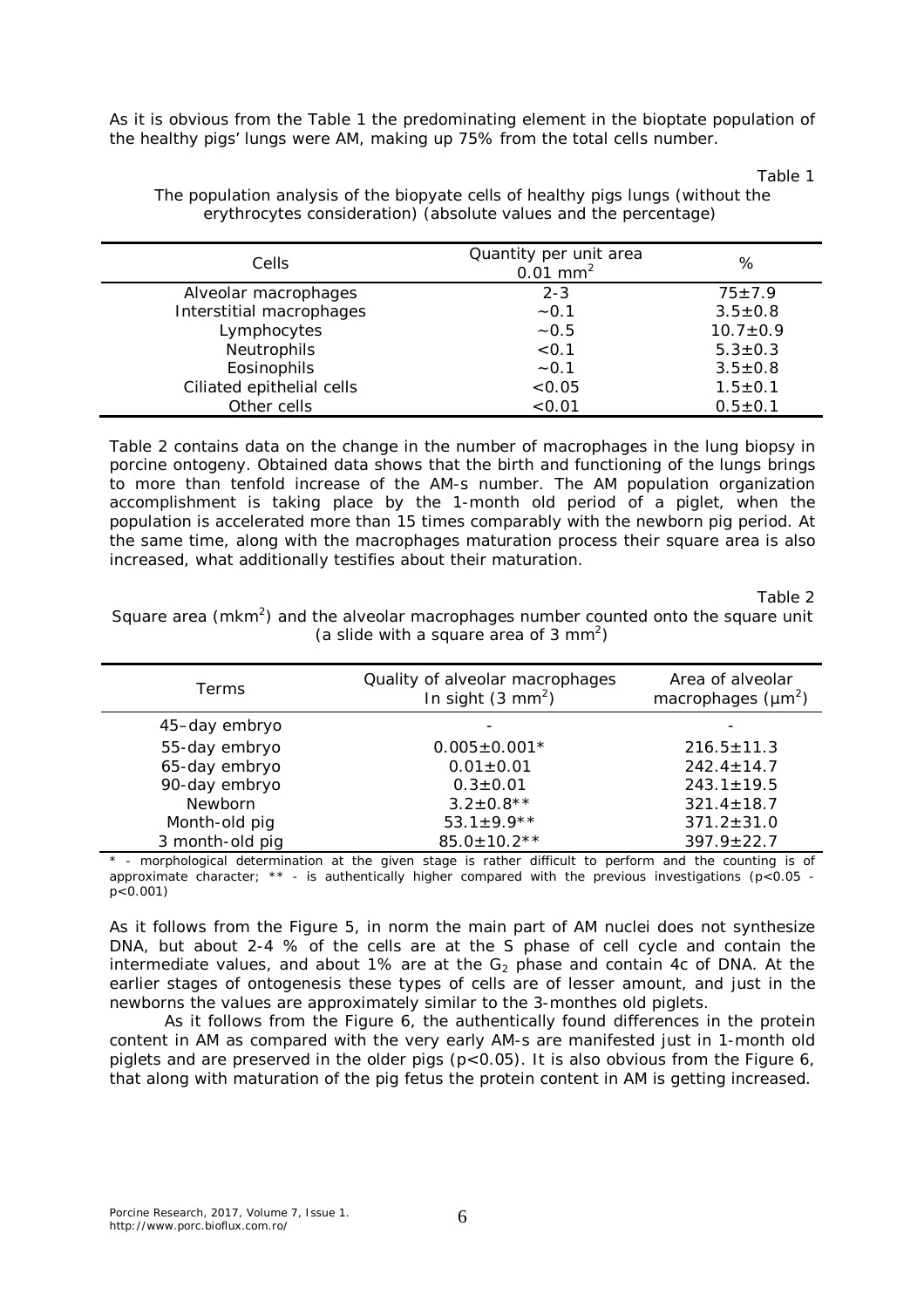

Figure 5. Distribution of the pig's alveolar macrophages nuclei according to the classes of ploidy during the process of ontogenesis. (A – 3-months old piglets; B– the 75-days old fetus of a pig;  $C -$  the 90-days old fetus of a pig;  $D -$  the newborn piglets. Along the abscess axis – the ploidy units; Along the ordinate axis – the frequency of occurrence (%)).



Figure 6. Content of proteins in the alveolar macrophages during the pig ontogenesis process.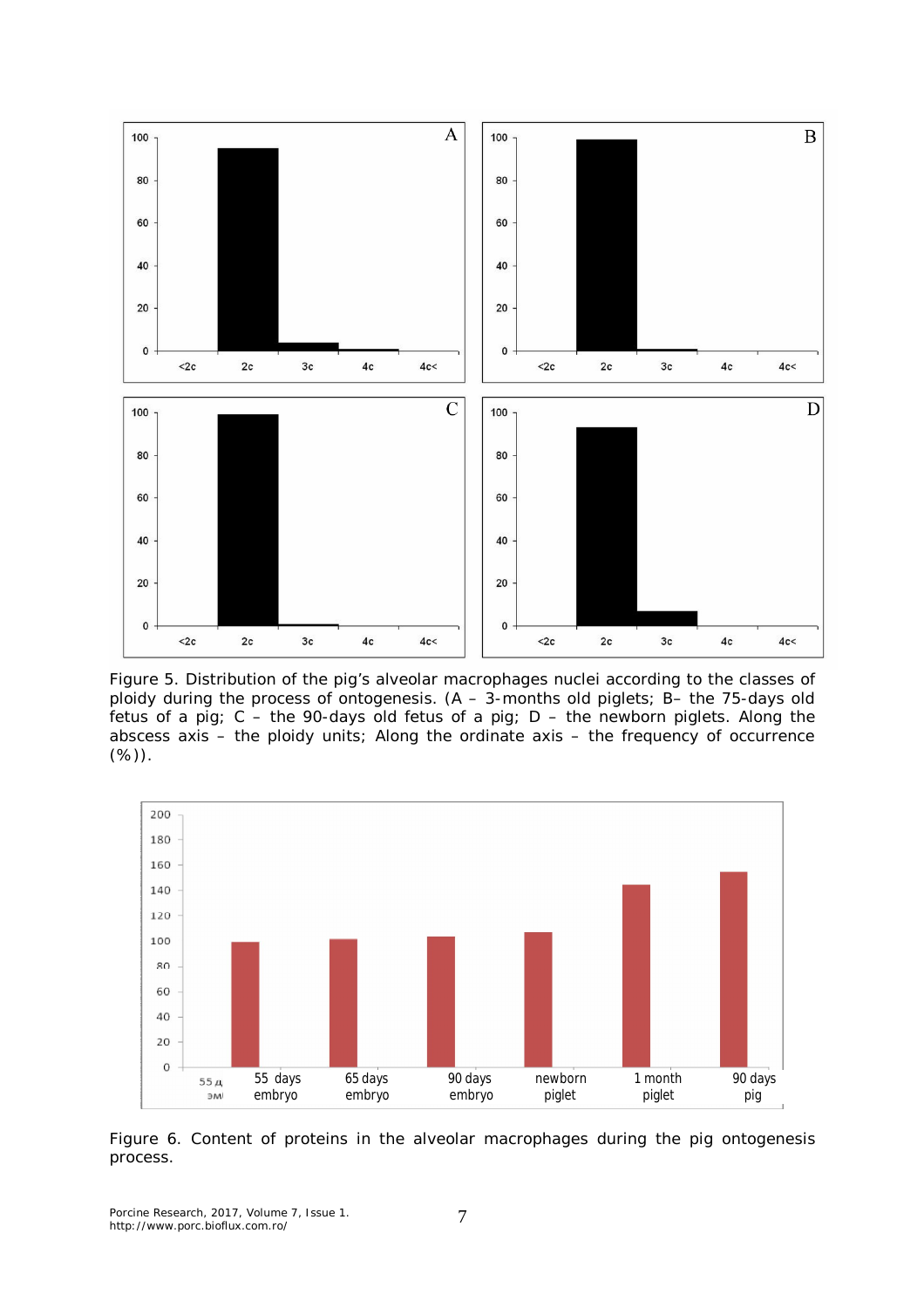**Discussion**. At present in the lungs' development process there are three main periods or stages detected: the glandular stage, during which the airways are being developed; the canalicular stage, during which the respiratory bronchioles are formed, and the alveolar stage, when the alveolar ways and alveoli are being organized (Carlson 2003). In the pig's fetus development process the glandular stage of the lungs development is initiated very soon, namely, at the beginning of embryonic development. Already in the 25-days old embryos we could find the primary pulmonary sacks arranged dorsally from the heart, which is highly characteristic. The given fact could be explained exclusively from the point of view of phylogenesis, especially when considering the fact that the lungs are the only organs, which do not fulfill their specific function until the birth moment. During the intrauterine life conditions the lungs do not go through significant changes, and just after the birth they obtain a specific alveolar structure. Before birth, the alveoli of the lungs remain in a collapsed state, lined with a cubic or low-prismatic epithelium. The walls of the alveoli are stretched and the epithelium becomes flatened (Baskerville 1976). Our data obtained confirm the conclusions made about the onset of the final stage in the pig lungs' organogenesis accomplishment after the 90-th day from the starting moment of gestation (Widjaja et al 1988). The morphological changes of the epithelial cells of alveoli in pig are correlated with the lungs' development periods. For the glandular period of development a presence the rectangular cells is characteristic, which are arranged in a very tight manner. For the canalicular stage of development a flattening of these cells is characteristic, and the main cells of alveoli, the pneumocytes of the I-st and the II-nd types are coming to appear at the alveolar stage of development, acquiring the accomplished morphological peculiarities by the birth moment.

As it follows from the obtained data the final organization of alveoli and also of their content is taking place in the 90-days old fetus. The basic cells in the intra-alveolar space are represented by the AM-s. It is considered that AM are originated from the interstitial macrophages during a process of their further differentiation (Bowden & Adamson 1976). However, the lungs' interstitial macrophages have a distinct from the AM-s morphology, and, what is of crucial importance, a distinct from them function, as well as they are more heterogenic, what enables differentiating them according to the morphological criteria (Crowel et al 1992). Moreover, the functional activity of the interstitial macrophages plays an important role in inflammation process development, what assumes their differentiation, but probably not final (Zetterberg et al 1998). Nevertheless, despite the fact that even in the embryonic period a part of AM-s is represented by a type of the proliferating cells, the birth and a normal functional activity of the lungs not only does not decrease, but also induces a tendency to increase  $(p<0.1)$ the proliferation level of these cells. At the same time, the birth and functioning of the lungs brings to more than tenfold increase of AM-s number. The AM population organization accomplishment is taking place by the 1-month old period of a piglet, when the population is accelerated more than 15 times comparably with the newborn pig period. At the same time, along with the macrophages maturation process their square area is also increased, what additionally testifies about their maturation.

In result of the investigation provided our conclusion is yielded, emphasizing on the square area changes and the nuclei distribution according to the classes of ploidy and also the protein content in them. The conclusion we came to is somewhat different from some other authors' conclusion (Zeidler & Kim 1985), testifying about the final formation of AM-s by the end of the first week of postnatal development, and instead considers more prolonged terms – up to 3-4 weeks after the birth. It is possible to get consistent with the conclusions of Banks et al (1999) complying the assumption that namely the respiration is becoming a factor inducing the final maturation of the immune cells (and particularly of AM), and origination of the characteristic cellular population of alveoli, which are revealed in the process of the lungs' content aspiration.

## **References**

Baskerville A., 1976 Histological and ultrastructural observations on the development of the lung of the fetal pig. Acta Anat (Basel) 95(2):218-233.